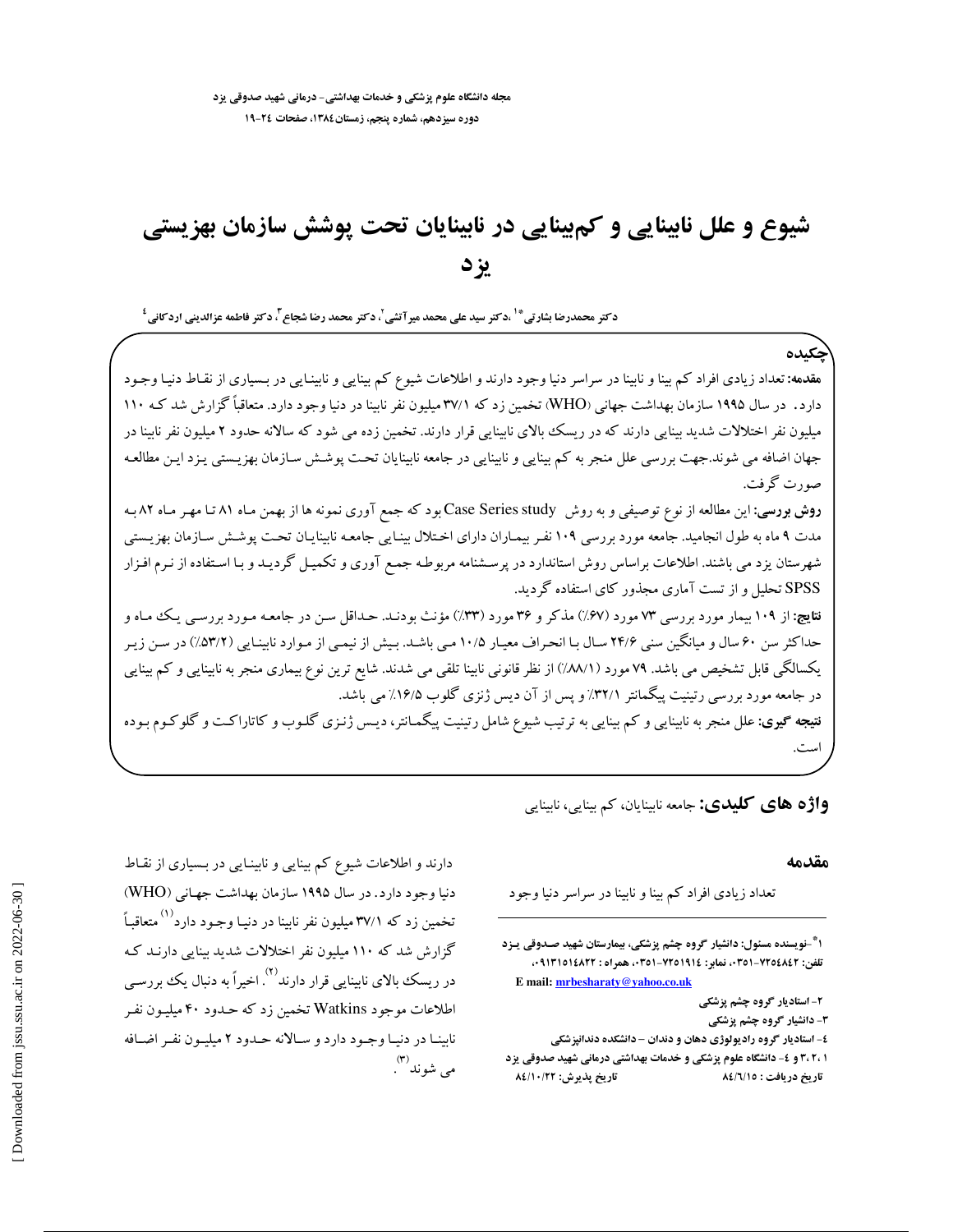شواهد نشان مبی دهـد تـوارث در ایجـاد عیـوب انکـساری نقـش مهمـی دارد<sup>(۴)</sup> کاتاراکـت علـت اصـلی نابینـایی و کـم بینـایی در بـالغین و کهـن سـالان دراکثـر نقـاط دنیـا مـى باشـد درحـالى کـه حالات ژنتیک و Prenatal شایع ترین علت کـوری در کـودکـی مـی باشــد<sup>(۵)</sup> . شــیوع کــم بینــایی و نابینــایی در آســیا نــسبتاً بــالا و کاتاراکت عامل اصلی کوری آنها می باشد<sup>(۷،۶)</sup>.

## روش بررسی

ايسىن تحقيسة از نسوع توصسيفى وبسمه روش Case Series study و نمونـه گیـری شـامل ۱۰۹ نفـر افـراد از جامعـه نابینایـان تحـت پوشـش بهزیـستی شهرسـتان یـزد کـه بـا تشخیص مشترک نابینایی دارای پرونده حمایتی بودند. برای کلیـه افراد پرسشنامه تکمیـل و اطلاعـات دموگرافیـک ثبـت و شـجره فامیلی آنها جمع آوری گردیـد. نتیجـه معاینـات بـالینی عمـومی و تخصصي چشم پزشكي (شامل تعيين حـدت بينـايي، تعيـين عيـب انکساري، معاينـه بـا اسـليت لامـپ، تعيـين فـشار داخـل چـشم و یافته های افتالموسکوپی)، ارزیـابی دیـس مورفیهـا و نیـز تـستهای تکمیلی لازم شامل بررسی های سیتوژنتیک و همچنین یافتـه هـای پاراكلينيىك، ســابقه بيمــارى والــدين و بــه خــصوص ســوابق Prenatal، مشخصات بستگان فردی که بیمـار بودنـد و اقـدامات اولیه جهت بررسی های مولکولی در پرسشنامه ثبت گردید. این طرح از اوایل دی ماه ۱۳۸۱ شروع و جمع آوری نمونه ها حدود ۹ ماه به طول انجامید. اطلاعات براساس روش استاندارد بـر اساس WHO در پرسشنامه مربوطه جمع آوری و تکمیل گردید و بسا استفاده از نسرم افسزار SPSS تحليسل و از تسست آمساري مجذور کای استفاده گردید.

## نتايج

افراد مورد مطالعه در سه گروه سنی و طبق جـدول (۱) قرار گرفتند از ۱۰۹ مورد مبتلا به نابینـایی ۷۳ نفـر مـذکر (۶۷٪) و ۳۶ نفر مؤنث (۳۳٪) بودند. سن جامعه مورد بررسی حداقل ۱ مـاه و حـداكثر ۶۰ سـال بـا ميـانگين سـني ۲۴/۶۲ سـال بـا انحـراف معیار ۱۰/۴۹ مـی باشـد. ۳۰/۳٪ از بیمـاران مـشغول بـه تحـصیل، ۳۳/۹٪ مشغول به کار، ۳۰٪ بیکار و ۴/۶٪ از آنها زیر سن ۷ سال بو دند.

|                             |       | جدول(۱):             |
|-----------------------------|-------|----------------------|
| درصد                        | تعداد | فراواني              |
|                             |       | دامنه نسبي           |
| 11/9                        | ۱۳    | $\cdot - 10$         |
| $\Lambda^*/\Delta$          | ۹۱    | $19 - 6$             |
| $\mathfrak{r}/\mathfrak{r}$ | ۵     | $>\mathfrak{r}\cdot$ |
| ۱۰۰                         | ۱۰۹   | $\rightarrow$        |

در مجموع ٣٥ نفر (٣٢/١٪) از بيماران مورد مطالعه به دليل رتینیت پیگمانتر مبتلا به نابینایی بودند.در رتینیت پیگمانتر بیشترین فراوانی طرح توارث براساس شجره های فامیلی اتوزومال مغلـوب در ۶۰٪، اتوزومال غالب ۸/۶٪ و شجره فیامیلی منفی ۲۰٪ داشتند (جدول ۲).

جدول ۲: توزیع فراوانی طرح توارث در نابینایان مبتلا به رتینیت ييگمانتر

| درصد         | تعداد | طرح توارث                |
|--------------|-------|--------------------------|
| $\lambda$ /۶ | ٣     | اتوزومال غالب            |
| ۶.           | ۲۱    | اتوزومال مغلوب           |
| ۵/۷          | ۲     | وابسته به جنس مغلوب      |
| ۵/۷          | ۲     | شجره مثبت بودن طرح توارث |
| ٢٠           | ٧     | شجره فاميلي منفي         |
| ۱۰۰          | ٣۵    | جمع                      |

عليل Dysgenesis (ميكروفتــالمبي و انوفتــالمبي) در ١٨ مــورد (۱۶/۵٪) از بیماران که ۶ مورد (۳۳/۳٪) شـجره فـامیلی منفـی، در حالي كه فراواني يكساني از نظر توارث اتوزومال غالب، مغلـوب و وابسته بـه جـنس مغلـوب هـر كـدام ۴ مـورد (٢٢/٢٪) مـشاهده گړ د پد.

بیش از نیمبی از موارد نابینایی ۵۸ مورد (۵۳/۲٪) در سن زیر یک سالگی قابل تشخیص بوده است. در جامعـه مـورد بررسـی در ۵۲ بيمار (۴۷/۷٪) اختلال بينايي در بدو تولد قابـل تـشخيص بـوده است. حداقل سن تشخیص بیماری در جامعه مورد بررسی در بدو تولد و حداکثر در ۳۴ سالگی با میانگین سن تشخیص ۳/۷۷ با انحراف معيار ۶/۵۶ مي باشد.

از نظر وضعیت بینایی ۷ مورد (۶/۴٪) دید یکی از چشم ها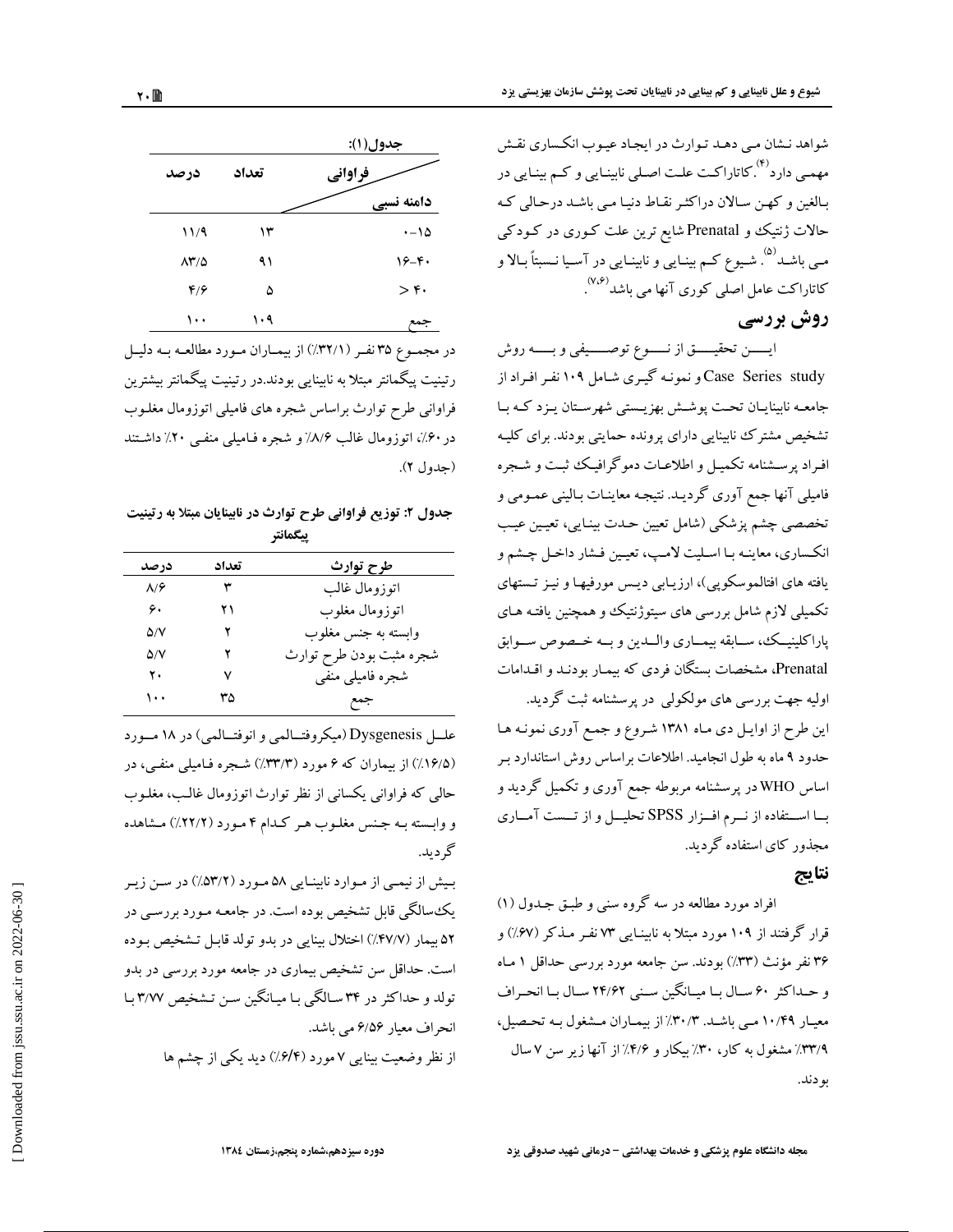| Subnormal ، ۶ مورد (۵/۵٪) کم بینـایی Low vision (۱٫۸٪).    |  |  |  |  |  |  |
|------------------------------------------------------------|--|--|--|--|--|--|
| ۷۳ مـــورد (۰٫۷٪) Legal     blindness (۰٫۶۷٪) و ۲۳ مـــورد |  |  |  |  |  |  |
| (۲۱/۱٪) NLP (عدم درک نور) داشتند. (جدول ۳)                 |  |  |  |  |  |  |
| جدول ٣: توزيع فراواني و درصد وضعيت اختلال بينايي           |  |  |  |  |  |  |
| (دید دوچشمی) در جامعه مورد بررسی                           |  |  |  |  |  |  |

| در صد | تعداد | وضعيت بينايي                                              |
|-------|-------|-----------------------------------------------------------|
| 9/8   | ٧     | كمتر از طبيعي                                             |
| ۵۵    |       | کم بینایی                                                 |
| ۶٧    | ۷۳    | نابینایی قانونی                                           |
| ۲۱/۱  | ۲۳    | عدم درک نور                                               |
| ۱۰۰   | ۱۰۹   | جمع                                                       |
|       |       | از نظــر محــل آناتوميــك اخــتلال چــشمى، ســگمان خلفــى |

۵۴ مــورد(۴۹/۵٪)، ســگمان قــدامی ۳۱ مــورد (۲۸/۴٪) و علــل Dysgenesis در ۱۸ مورد (۱۶/۵٪) مبتلا بودند. شـایع تـرین بیمـاری عامـل نابینـایی رتینیـت پیگمـانتر (/۳۲/،، میکروفتــالمی-انوفتــالمی ۱۶/۵٪، کاتاراکــت ۱۱٪ و گلوکــوم

٠/١٠/١/می باشند. در این مطالعه تفـاوت معنـی داری بـین اخـتلال بینایی در چشم راست و چشم چپ مشاهده نگردید (نمودار ۱).



نمودار (۱): درصد انواع اختلالات بینایی در جامعه مورد بررسی از نظر وضعیت قرنیه ۵۸/۷٪ موارد طبیعی ، ۱۹/۳٪ مـوارد اپاسـیتی قرنیه ، ۲۴ چشم میکروکرنئا (۱۱٪) ، ۸ چشم (۳/۷٪) کراتوکنوس و ٣/٧٪ ماكروكرنشا مـشاهده گرديـد. شـايع تـرين يافتـه اخـتلال عدسی کاتاراکت بود که در ۲۰/۲٪ موارد ، ۱۵/۶٪ موارد غیرقابل مشاهده ، ۲/۷٪ موارد دررفتگی لنز و ۵۵٪ موارد عدسی چشمها طبيعي بودند.

مجله دانشگاه علوم پزشکی و خدمات بهداشتی - درمانی شهید صدوقی یزد

۴۱/۳٪ از بیمـاران دچـار استرابیـسم کـه شـایع تـرین نـوع آن اگزوتروپسی در ۳۳٪، ۳/۷٪ مسوارد ایزوتروپسی ، ۴/۶٪ مسوارد Combined type بودند. نیستاگموس در ۲۸/۴٪ موارد و لـرزش گلوب در ۱۱/۹٪ موارد وجود داشت و ۴/۶٪ موارد فاقلد فیکسیـشن بودنـد(نمـودار ۲). از ۴۵ بیمـار مبـتلا بـه استرابیـسم ۳۶ مورد (۸۰٪) از نوع یک چشمی و ۹ مورد (۲۰٪) متناوب بودند.



نمودار(۲): توزیع فراوانی وضعیت حرکتی چشم در جامعه مورد

رتینیت پیگمانتر (۶۰٪ در مقابـل ۴۰٪) و میکروفتـالمبی (۷۲/۲٪ در مقابل ۲۷/۸٪) هر دو در جنس مذکر بیشتر از مؤنث دیده می شود ولي در مجموع اختلالات بينايي ۶۷٪ در جنس مذكر و ٣٣٪ در جنس مؤنث از نظر آماری معنی دار نمـی باشـد. همچنـین از نظـر تقسیم بندی آناتومیک اختلال بینایی نیـز تفـاوت معنـی داری در بین دو جنس مشاهده نگردید . ىحث

پیشگیری از اختلال بینـایی و نابینـایی بـه خـصوص در کودکان یک ضرورت بین المللی است ولی بسیاری از کشورها اطلاعـات نـوين دربـاره بـروز و علــل آن كــه مقدمـه پيــشگيري و درمان است را ندارند<sup>(۸)</sup> . در بررسی Stein kuller و همکاران <sup>(۹)</sup> ۵٪ از نابینایان جهان را کودکان زیر ۱۵ سال گزارش مـی کنـد در حالبی که ۵۰٪ نابینایان در کشورهای در حال توسعه در این گروه سنی هستند.

در مطالعهٔ ما، ۶۷٪ نابینایان مذکر و ۳۳٪ مؤنث بودند اما در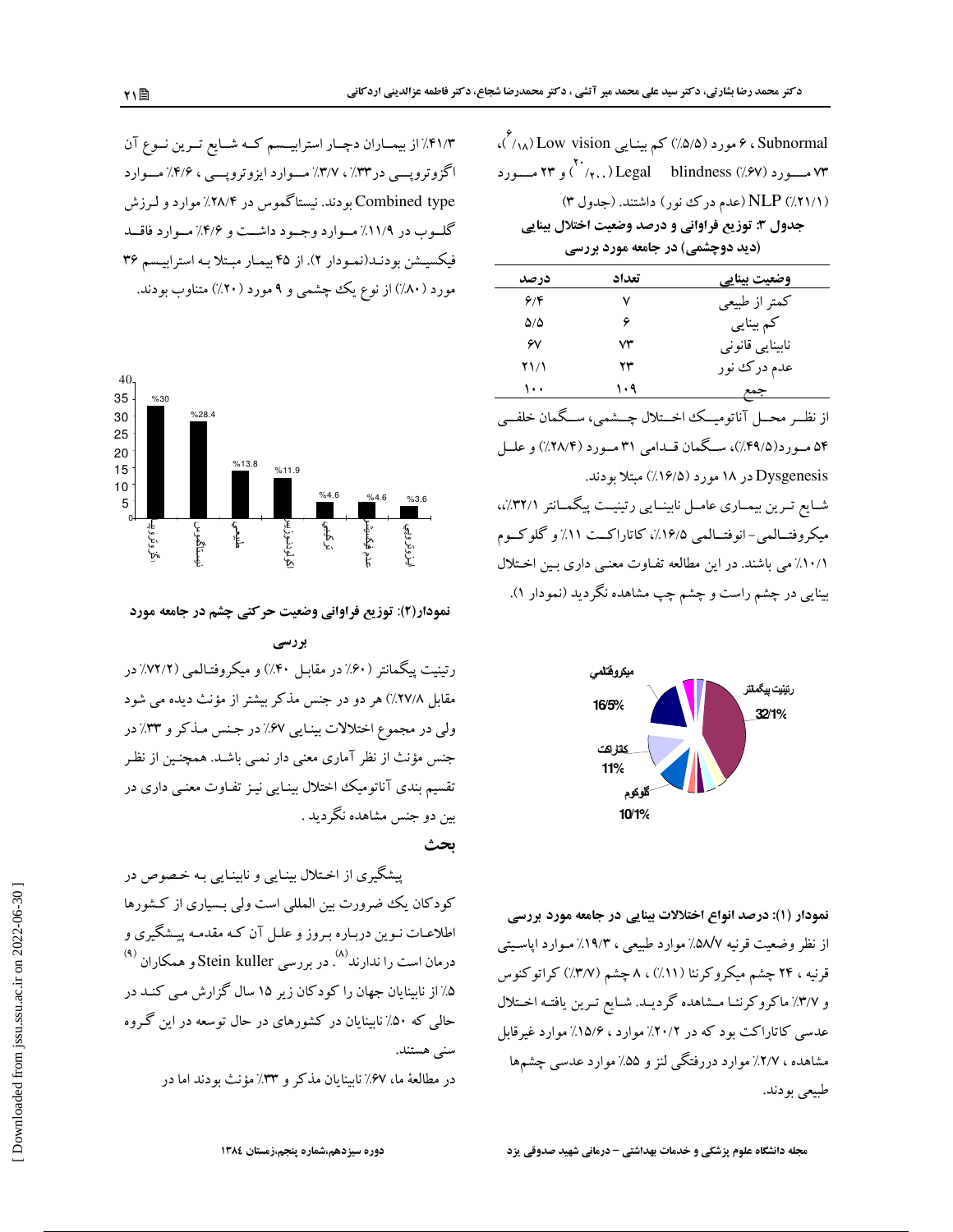نابینایان و کم بینایان مرد و ۶۴/۶٪ از آنها زن بودند که بـا بررسـی مـا متفـاوت اسـت .در بررسـي Kocur'' در مـدارس نابينايــان کشور چک ۳۶/۲٪ مؤنث و ۶۳/۸٪ مذکر بودند که بـا مطالعـه مـا .<br>مشابه است. با این وجود اظهـار نظـر در مـورد فراوانـی نابینـایی از .<br>نظر جنس نیاز به یک نمونـه گیـري در جمعیـت عمـومي خواهـد داشت.

شیوع و علل نابینایی و کم بینایی در نابینایان تحت پوشش سازمان بهزیستی یزد

بررســـی Bamashmus و همکـــاران <sup>(۱۰)</sup> در اســـکاتلند ۳۵/۴٪

۔<br>تا یکسالگے<sub>،</sub> حدود نیمی از اختلال بینایی از جامعه مـورد بررسـی مـا قابــل تــشخيص بــوده اســت. در مطالعــه CL-Gilany و همکاران<sup>۱۲)</sup> در مصر دوسوم موارد کـوري قبـل از ۱۰ سـالگـي بروز و علل مادرزادی در یک دوم موارد وجود داشت. در مطالعه ...<br>Kello بر روی نابینایان مدارس اتیویی اتیولـوژی اکثـر مـوارد فاکتورهای زمان کودکی (۴۹/۸٪) و اتیولوژی ناشـناخته (۴۵/۱٪) ىو د.

Hornby وهمکاران<sup>(۱۴)</sup> نیز فاکتورهای ارثـی (۳۴/۸٪) بـه عنـوان .<br>عامل ا صلی کوری و کم بینایی در کودکان مـدارس نابینایـان در هند تعیین نمودنـد . در بررسـی ملـی اپیــدمیولوژیکـُ در چـین <sup>(۱۵)</sup> فاکتورهای ارث (۴۸/۴۶٪) از علل منجر بـه کـوری در کودکـان کمتر از ۱۴ سال و بررسی دیگر درمـدارس نابینـایی در ۱۸ اسـتان در چین <sup>(۱۶)</sup> میکروفتالموس (۲۵/۵٪) دیستروفی شبکیه (۲۴/۹٪) و کاتاراکت (۱۸/۸٪) علل اصلی نابینایی در کودکان تعیین گردید. از نظـر محـل آناتومیـک گرفتـاری چـشم ، ۴۹/۵٪ افـراد سـگمان .<br>خلفی، ۱۶/۵٪ دیسژنزی چشمها ، ۲۸/۴٪ گرفتاری سگمان قدامی بود. اختلال حرکتبی در ۸۶/۲٪ افراد جامعه مورد بررسی به اشکال مختلف نيستاگموس، استرابيسم و لـرزش چـشم وجـود داشـت. بیسشترین نسوع اخستلال حرکتبی بسه صبورت استراییستم (۴۸/۹٪) ظاهر گر دىده ىود.

در مطالعــه دانــش آمــوزان مــدارس نابينــايي آفريقــا توســط ...<br>Gilbert/ ۲/۶۲/۹٪ آنهــا نابينــا و ۱۴/۱٪ اخــتلال شـــديد بينــايي داشــتند کــه ۴۸/۷٪ از علــل نابینــایی ســگمان قــدامی و ۱۴/۸٪ بیماری های شبکیه بـود. در مطالعـه Akinsola <sup>(۱۸)</sup> در نیجریـه در مدرسه نابینایان از ۲۶ کودک گرفتـاری سـگمان خلفـی ۳۸/۵٪ و گرفتــاری سـگمان قــدامی ۵۳/۸٪ و در تحقبــق Waddell <sup>(۱۹)</sup> در

اوگانـدا بـر روی ۱۱۳۵ مـورد ابـتلاء سـگمان قـدامی ۵۲/۷٪بـود. احتمالاً تفاوت ابتلاء سگمان قدامی و خلفی این مطالعه با بررسـی ما مربوط بـه سـوء تغذيـه و كمبـود ويتـامين A و همچنـين شـيوع بیشتر بیماریهای عفونی در کودکان آفریقایی می باشد. در مطالعه Kocur و همکاران <sup>(۱۱)</sup> از دانش آموزان مدارس نابینـا، .<br>۶۹/۵٪ از آنهـا گرفتـاري سـگمان خلفـي، ۱۰/۹٪ گرفتـاري تمـام گلـوب و ۱۴٪ گرفتـاري سـگمان قـدامي و در مطالعـه Elder`' .<br>۶۴٪ گرفتاری سگمان خلفی و ۱۶٪ گرفتـاری سـگمان قـدامی و ۲۰٪ گرفتاری تمام گلوب داشتند . در بررسبی Reddy'<sup>(۲۱)</sup> ابـتلاء سگمان قدامی ۴۹/۷٪ و ابتلاء سگمان خلفی ۲۹٪ و تمـام گلـوب ۱۷٪ کــه تقریبــاً بــا مطالعــه مــا همخــوانی دارد. ایــن تفاوتهــای .<br>آناتومیک در علـل کـوری بـستگی بـه فاکتورهـای متعـدد شـامل منطقه جغرافيايي، وضعيت تغذيـه، وضـعيت اجتمـاعي و فرهنگـي .<br>مناطق مورد مطالعه و همچنین جامعه مورد بررسی دارد. در مطالعه ما از نظر اتیولوژی منجر بـه نابینـایی بـه ترتیـب رتینیـت

پیگمسانتر (٣٢/١٪) میکروفتسالمی (١۶/۵٪) کاتاراکست (١١٪) گلوکوم (۱۰/۱٪) تومورهـا و عفونتهـا (۴/۶٪) و آتروفـي عـصب بينــــايى، بيمــــارى Best ميــــوپى شـــــديد، آلبينيــــسم و Leber's congenital amaurosis هر كدام ٣/٧٪ بودند. دامنـه نابينـايي در مطالعـه مـا مــشابه بررسـي Johar''' در هنــد و متفاوت بامطالعهStein kuller <sup>(۹)</sup> در آمریکا می باشد.

در بررسـي Dandona'<sup>۳۳)</sup> چهــار دليــل عمــده اخــتلال بينــايي درحیدرآباد هند شامل عیب انکساری (۳۳/۳٪) ، کمبود ویتـامین و آمبلیوپی (۱۶/۶٪)، آنومالی های مادرزادی چشم (۱۶/۷٪) و دژنرسانس شبکیه (۱۶/۷٪) گزارش شده که با مطالعه ما همخوانی ندارد در حـالي کـه مطالعـه Gothwal<sup>(۲۴)</sup> گـزارش شـده چهـار دلیل عمده اختلال بینایی شامل: گلوکوم مـادرزادی، دژنرسـانس ارثی ماکولا، رتینیت پیگمانتر و آلبینیسم بوده است کـه تقریبـاً بـا مطالعه ما مشابهت دارد.همچنین دامنه نابینایی مطالعه Sitorus در اندونزی تقریباً با دامنه نابینایی مطالعه ما مشابهت دارد. در مطالعه Hornby'<sup>۲۶)</sup> در مناطق مختلف جهان میکروفتالموس– انوفتـالموس عامـل نابينـايي ۰/۴ تــا ۱۶/۲ در ۱۰۰ هـزار كــودك می باشد. ابنرمالیتی های اصلی مادرزادی گلوب عامل مهم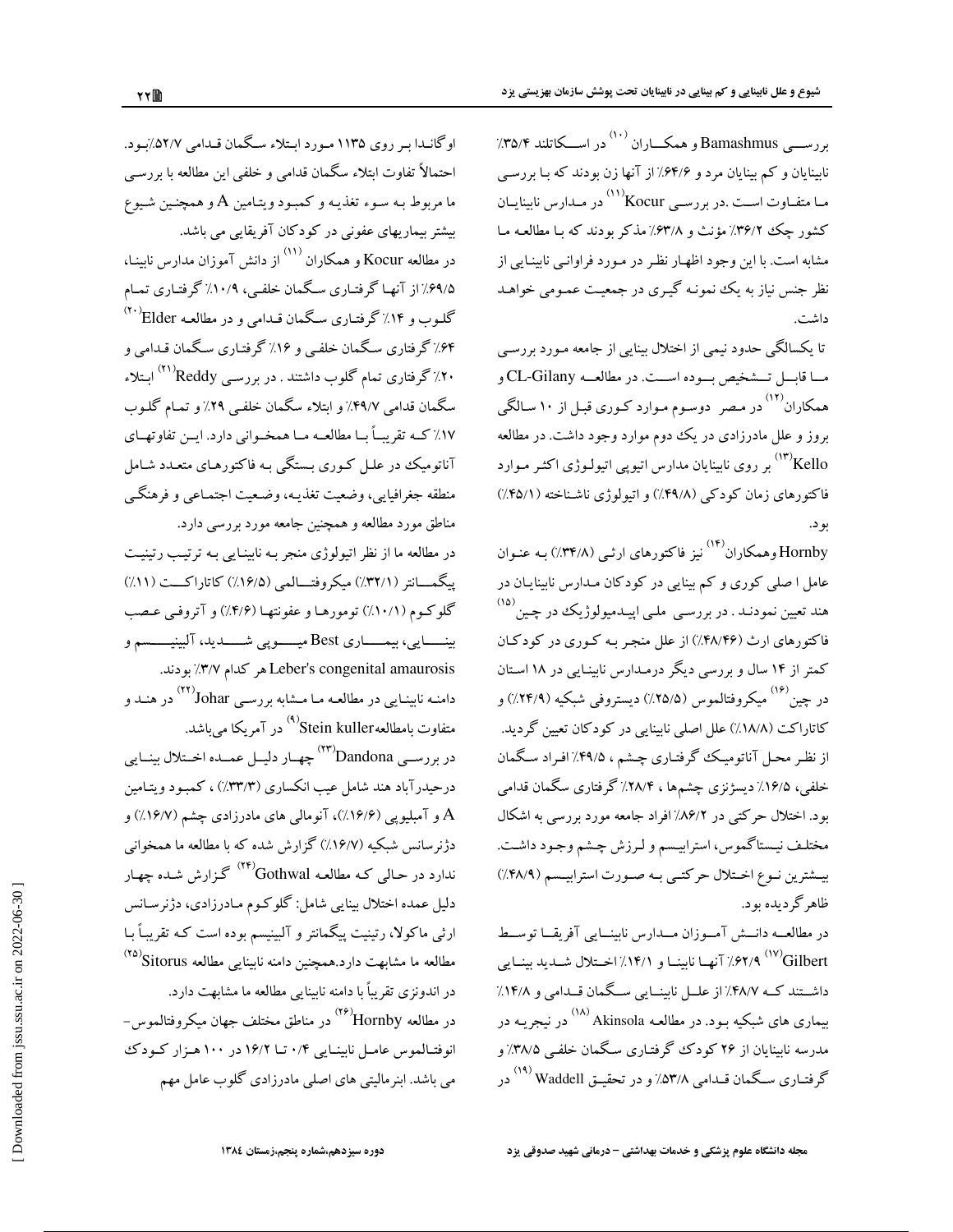و کم بینایی به خصوص جنبههای وراثتی کمک ببه پیشگیری از بروز مجدد این ناهنجاریها می نماید.

کاهش شدید بینایی در کودکان به خصوص کشورهای آسیایی می باشد. نتيجه گيري

این مطالعه نشان داد که شناخت بیشتر از وضعیت موجود نابینایی

### **References**

- 1- Thylefors B, Negrel AD, Pararajasegaram R, Dadzie KY.Global Data on Blindness. Bull Word Health Organ. 1995; 73(1):115-21.
- 2-Thylefors B, Negrel AD, Pararajasegaram R, Dadzie, KY. Global Data on **Blindness.** Community Eye Health. 1996; 9: 1-8.
- 3- Watkins RD. The Management of Global **Blindness.** Clin Exp Optom. 2001; 84: 104-112.
- 4- Sorsby A. Biology of the Eye as an Optical System. Tasman W, Jaeger ED, Duan S ,Clinical Ophthalmology. New York. Lipponcott. 1995;  $1(34): 15.$
- 5- AO Oduntan. Prevalence and Causes of Low Vision and ?Blindness World Wide. S Afr Optom.  $2005$ ; 64 (2): 44 – 54.
- 6- Angra SK, Murhy GV, Gupta SK, Angra V. **Cataract-Related Blindness in India and Its Social** Implications. India Med Res 1997 106 312-324.
- 7- Minassian DC, Vehra V. 3.8 Million Blinded by Cataract each year: Projections From the First Epidemiological Study of Incidence of Cataract Blindness in India. Br J Ophthalmol. 1990; 74: 341-343.
- 8- Rahijs Cable N, British children visual Impairment study group. **Severe Visual** Impairment and Blindness in Children in the UK.

Lancet 2003 Oct 25; (9393): 1359-65.

- 9- Stein kuller PG, Dul, Gilbert C, Foster A, Collins ML, Coats DK. Children Blindness. JAA POS. 1999 Feb; 3(1): 26-32.
- 10- Bamashmus MA, Matlhaga B, Dutton GN. Causes of Blindness and Visual Impairment in the West of Scotland. Eye. 2004 Mar; 18(3): 257-61.
- 11- Kocur I, Kuchynka P, Rodny S, Barakora D, Schwartz FC. Causes of Severe Visual Impairment and Blindness in Children Attending Schools for the Visually Handicapped in the Czech Republic. BrJ ophthalmol 2001 Oct; 85(10): 1149-52.
- 12- CL-Gilany AH, CL-Fedawy S, Tharwat M. Causes of Blindness and Needs of the Blind in Mansoura, Egypt. East Mediterr Health J. 2002 Jan;  $(1)$ : 6-17.
- 13- Kello AB, Gilbert C. Causes of Severe Visual **Impairment and Blindness in Children in Schools** for the Blind in Ethiopia. Br J Ophthalmol 2003 May; 87(5): 526-30.
- 14- Hornby SJ, Adolph S, Gothwal VK, Gilbert CE, Dandona L, Foster A. Evaluation of Children in Six Blind Schools of Andhra Pradesh. Indian J Ophthalmol. 2000; 48: 195-200.
- 15- Zhang SY, Zou LH, Gao YQ, Di Y, Wang XD. National Epidemiological Survey of Blindness and